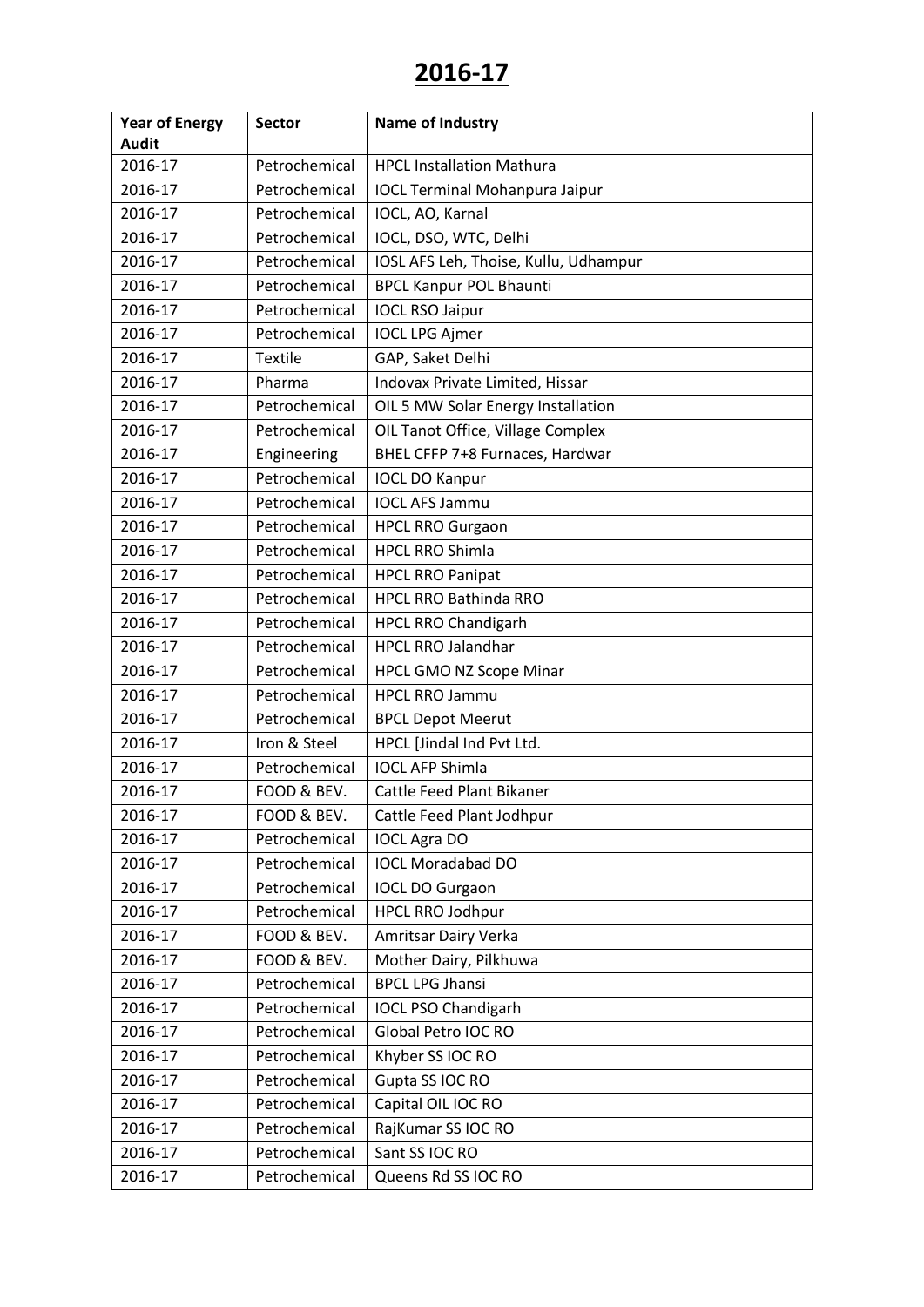| 2016-17 | Petrochemical   | Shivesh SS IOC RO                                    |
|---------|-----------------|------------------------------------------------------|
| 2016-17 | Petrochemical   | Intimate SS IOC RO                                   |
| 2016-17 | Petrochemical   | DTTS IOC RO                                          |
| 2016-17 | Petrochemical   | <b>IOCL-NEISO- RAMNAGAR DEPOT</b>                    |
| 2016-17 | Petrochemical   | <b>IOCL-NEISO- DHARMANAGAR DEPOT</b>                 |
| 2016-17 | Petrochemical   | <b>IOCL-NEISO- BETKUCHI TOP</b>                      |
| 2016-17 | Petrochemical   | IOCL-NEISO- MISSAMARI DEPOT                          |
| 2016-17 | Petrochemical   | IOCL-NEISO-TINSUKIA                                  |
| 2016-17 | Petrochemical   | <b>IOCL-NEISO-LUMDING DEPOT</b>                      |
| 2016-17 | Petrochemical   | <b>IOCL-NEISO - DIMAPUR DEPOT</b>                    |
| 2016-17 | Petrochemical   | <b>IOCL-NEISO - DOIMUKH DEPOT</b>                    |
| 2016-17 | Petrochemical   | <b>BPCL-PARADEEP INSTALLATION</b>                    |
| 2016-17 | FOOD & BEV.     | BPCL-OSTS-MORGRAM                                    |
| 2016-17 | Petrochemical   | OIL INDIA LIMITED-KATHALONI OIL COLLECTING STATION   |
| 2016-17 | Petrochemical   | OIL INDIA LIMITED-SHALMARI-I OIL COLLECTING STATION  |
| 2016-17 | Petrochemical   | OIL INDIA LIMITED-SHALMARI-II OIL COLLECTING STATION |
| 2016-17 | Petrochemical   | BPCL-MUZAFFARPUR DEPOT (LUX LEVEL STUDY)             |
| 2016-17 | <b>Building</b> | HPCL- BEGUSARAI RETAIL REGIONAL OFFICE               |
| 2016-17 | <b>Building</b> | <b>IOCL-IBP-HOUSE</b>                                |
| 2016-17 | <b>Building</b> | <b>IOCL-SILCHAR DO</b>                               |
| 2016-17 | <b>Building</b> | HPCL-PATNA RETAIL REGIONAL OFFICE                    |
| 2016-17 | <b>Building</b> | HPCL-PATNA LPG REGIONAL OFFICE                       |
| 2016-17 | <b>Building</b> | <b>IOCL- BIHAR STATE OFFICE</b>                      |
| 2016-17 | <b>Building</b> | IOCL-AOD- STATE OFFICE, NOONMATI                     |
| 2016-17 | Petrochemical   | <b>IOCL- BSO-JASIDIH TERMINAL</b>                    |
| 2016-17 | Petrochemical   | <b>IOCL- BSO- TATANAGAR DEPOT</b>                    |
| 2016-17 | Petrochemical   | <b>IOCL- BSO-BARAUNI TERMINAL</b>                    |
| 2016-17 | Petrochemical   | <b>IOCL- BSO-RAXAUL DEPOT</b>                        |
| 2016-17 | <b>Building</b> | HPCL-GM OFFICE-EAST ZONE, KOLKATA                    |
| 2016-17 | <b>Building</b> | HPCL-RANCHI RO                                       |
| 2016-17 | <b>Building</b> | HPCL-GUWAHATI RETAIL REGIONAL OFFICE                 |
| 2016-17 | <b>Building</b> | <b>HPCL-DURGAPUR RO</b>                              |
| 2016-17 | <b>Building</b> | HPCL-BHUBANESWAR RETAIL OFFICE                       |
| 2016-17 | <b>Building</b> | <b>HPCL- KOLKATA RO</b>                              |
| 2016-17 | <b>Building</b> | HPCL-SAMBALPUR RRO                                   |
| 2016-17 | Petrochemical   | OIL INDIA LIMITED-RIG S-4                            |
| 2016-17 | Petrochemical   | OIL INDIA LIMITED-RIG S-2                            |
| 2016-17 | Explosive       | IOCL-IBP-BULK EXPLOSIVES PLANT AT BLOCK-II DHANBAD   |
| 2016-17 | Petrochemical   | NUMALIGARH REFINERY- CDU / VDU                       |
| 2016-17 | Petrochemical   | NUMALIGARH REFINERY- NRMT / SRU / DCU / CCU          |
| 2016-17 | Petrochemical   | NUMALIGARH REFINERY- CPP / DMP/ RWTP/ FWPH / ETP     |
| 2016-17 | Petrochemical   | NUMALIGARH REFINERY- HCU / SDU / WAX                 |
| 2016-17 | Petrochemical   | NUMALIGARH REFINERY- OMS / MSP                       |
| 2016-17 | Pharma          | TORRENT PHARMACEUTICALS                              |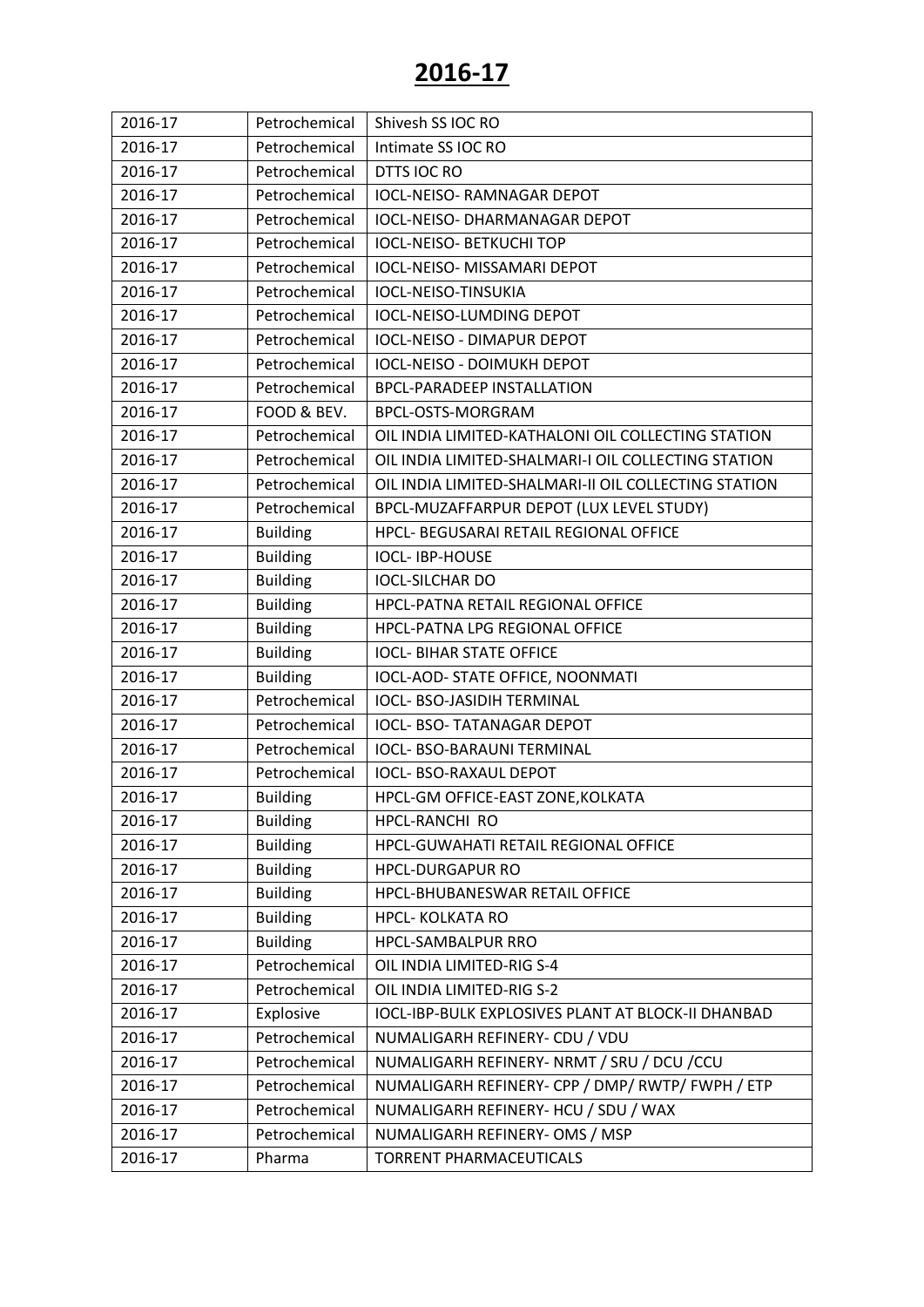| 2016-17 | <b>Building</b> | Kokan Railway Ho                                             |
|---------|-----------------|--------------------------------------------------------------|
| 2016-17 | <b>Building</b> | Kokan Railway Vihar                                          |
| 2016-17 | <b>Building</b> | Kokan Railway Guest House                                    |
| 2016-17 | Iron & Steel    | Jindal Steel power Limited(JSPL)Raigarh                      |
| 2016-17 | Fiuid oil       | Bansal Extraction & Exports Pvt. Limited                     |
| 2016-17 | Shipping        | Delta Corp Limited, Panjim, Goa                              |
| 2016-17 | Petrochemical   | IOCL WRPL Group A:- Tank forms (Chaksu)                      |
| 2016-17 | Petrochemical   | IOCL WRPL Group A:- Tank forms (Mundra)                      |
| 2016-17 | Petrochemical   | IOCL WRPL Group A:- Tank forms (Viramgam)                    |
| 2016-17 | Petrochemical   | IOCL WRPL Group A:- Tank forms (Vadinar)                     |
| 2016-17 | Petrochemical   | <b>IOCL WRPL Group B:- Pumping Station (Bareja)</b>          |
| 2016-17 | Petrochemical   | <b>IOCL WRPL Group B:- Pumping Station (Jamnagar)</b>        |
| 2016-17 | Petrochemical   | <b>IOCL WRPL Group B:- Pumping Station (Gauridad)</b>        |
| 2016-17 | Petrochemical   | IOCL WRPL Group B:- Pumping Station (Surendranagar)          |
| 2016-17 | Petrochemical   | <b>IOCL WRPL Group B:- Pumping Station (Radhanpur)</b>       |
| 2016-17 | Petrochemical   | IOCL WRPL Group B:- Pumping Station (Kot)                    |
| 2016-17 | Petrochemical   | <b>IOCL WRPL Group B:- Pumping Station (Koyali)</b>          |
| 2016-17 | Pharma          | Lupin Pharmaceuticals, Mandideep                             |
| 2016-17 | <b>Building</b> | <b>IOCL Mumbai DO</b>                                        |
| 2016-17 | <b>Building</b> | <b>IOCL Pune DO</b>                                          |
| 2016-17 | <b>Building</b> | <b>IOCL Nagpur DO</b>                                        |
| 2016-17 | <b>Building</b> | <b>IOCL Aurangabad DO</b>                                    |
| 2016-17 | Petrochemical   | <b>BPCL AFS Gwalior</b>                                      |
| 2016-17 | <b>Building</b> | HPCL, West Zone Office, Byculla                              |
| 2016-17 | Dairy           | Amul mother Dairy(65 Units)                                  |
| 2016-17 | Dairy           | PFP Gandhinagar                                              |
| 2016-17 | Dairy           | Mehsana Dairy                                                |
| 2016-17 | Dairy           | Vihar Chilling Center, Mehsana Dairy                         |
| 2016-17 | Dairy           | <b>Baroda Dairy</b>                                          |
| 2016-17 | Dairy           | CFP Chalthan                                                 |
| 2016-17 | Dairy           | <b>Sumul Dairy Surat</b>                                     |
| 2016-17 | Dairy           | Panchamrut Dairy, Godhara                                    |
| 2016-17 | Dairy           | Cattle feed Plant Palanpur                                   |
| 2016-17 | Dairy           | <b>Banas Dairy Palanpur</b>                                  |
| 2016-17 | Dairy           | Vasudhara Dairy Chilki                                       |
| 2016-17 | Dairy           | <b>Anand Dairy</b>                                           |
| 2016-17 | Dairy           | Sabar Dairy Himmatnagar                                      |
| 2016-17 | Dairy           | Khatraj Chilling Centre                                      |
| 2016-17 | Dairy           | Mother Dairy Gandhinagar                                     |
| 2016-17 | Petrochemical   | HPCL, Raipur RO                                              |
| 2016-17 | Iron & Steel    | Thyssenkrup Electrical Steel India Pvt Ltd, Igatpuri, Nashik |
| 2016-17 | Petrochemical   | <b>HPCL NWZ Office</b>                                       |
| 2016-17 | Petrochemical   | <b>HPCL Ahmedabad RO</b>                                     |
| 2016-17 | Petrochemical   | <b>HPCL Baroda RO</b>                                        |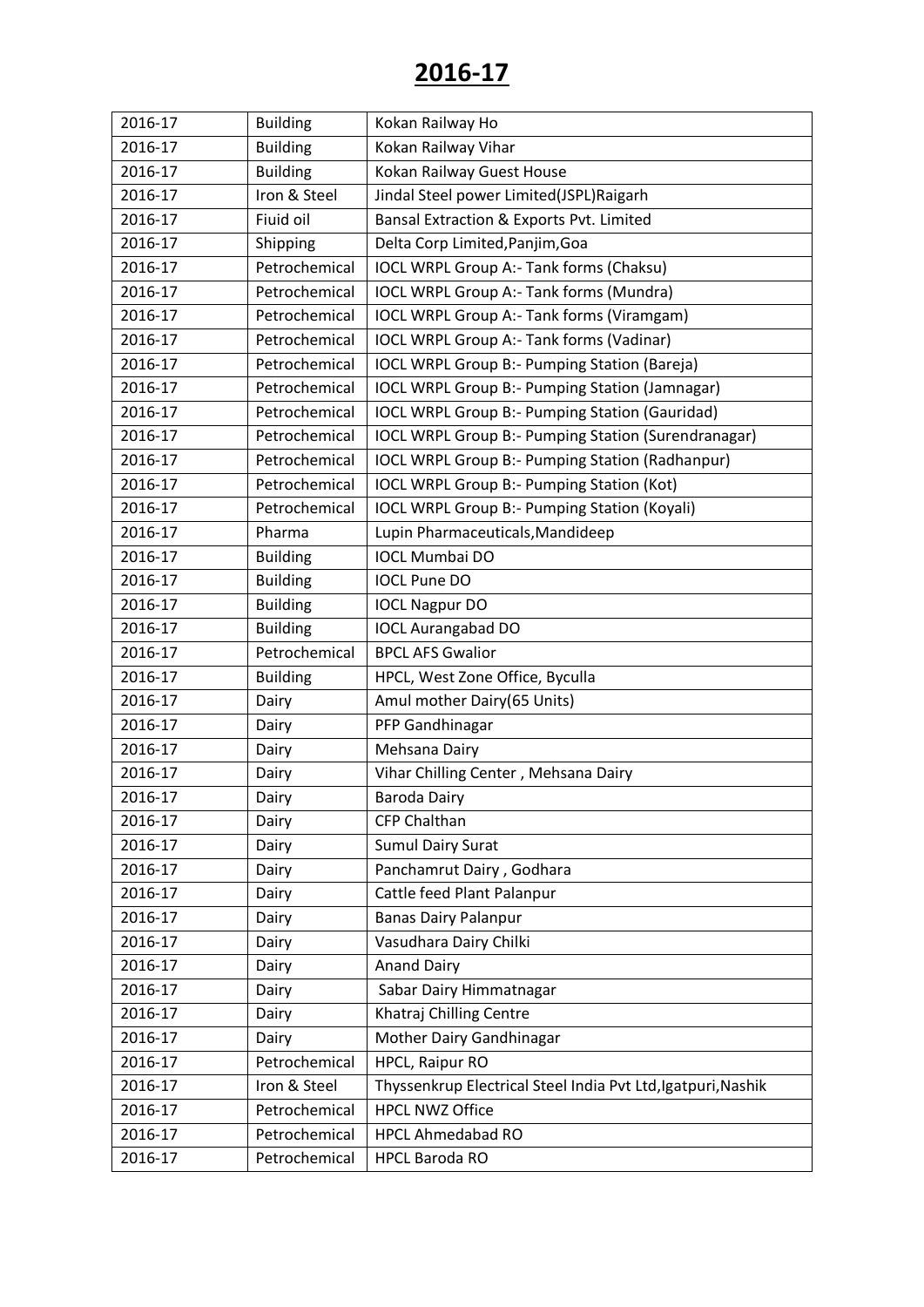| 2016-17 | Petrochemical | <b>HPCL Rajkot RO</b>                               |
|---------|---------------|-----------------------------------------------------|
| 2016-17 | Petrochemical | <b>BPCL SIDHPUR TOP</b>                             |
| 2016-17 | Petrochemical | <b>BPCL Akolner Depot</b>                           |
| 2016-17 | Petrochemical | <b>BPCL Depot, Manglia</b>                          |
| 2016-17 | Petrochemical | <b>BPCL Rairu Depot</b>                             |
| 2016-17 | Petrochemical | <b>BPCL Navegaon Depot</b>                          |
| 2016-17 | Petrochemical | <b>BPCL Koyali Installation</b>                     |
| 2016-17 | Petrochemical | <b>BPCL Bakania Depot</b>                           |
| 2016-17 | Petrochemical | <b>BPCL Mumbai Refinery, Mahul</b>                  |
| 2016-17 | Petrochemical | ordnance Factory-1, Ambajhari, Nagpur               |
| 2016-17 | Petrochemical | ordnance Factory-2, Ambajhari, Nagpur               |
| 2016-17 | Petrochemical | ordnance Factory-3, Ambajhari, Nagpur               |
| 2016-17 | Petrochemical | ordnance Factory-4, Ambajhari, Nagpur               |
| 2016-17 | Petrochemical | ordnance Factory-5, Ambajhari, Nagpur               |
| 2016-17 | Petrochemical | ordnance Factory-6, Ambajhari, Nagpur               |
| 2016-17 | Petrochemical | ordnance Factory-7, Ambajhari, Nagpur               |
| 2016-17 | Petrochemical | ordnance Factory-8, Ambajhari, Nagpur               |
| 2016-17 | Petrochemical | ordnance Factory-9, Ambajhari, Nagpur               |
| 2016-17 | Petrochemical | ordnance Factory-10, Ambajhari, Nagpur              |
| 2016-17 | Petrochemical | ordnance Factory-11, Ambajhari, Nagpur              |
| 2016-17 | Petrochemical | ordnance Factory-12, Ambajhari, Nagpur              |
| 2016-17 | Petrochemical | ordnance Factory-13, Ambajhari, Nagpur              |
| 2016-17 | Petrochemical | ordnance Factory-14, Ambajhari, Nagpur              |
| 2016-17 | Petrochemical | ordnance Factory-15, Ambajhari, Nagpur              |
| 2016-17 | Petrochemical | <b>HPCL Mumbai Refinery</b>                         |
| 2016-17 | Iron & Steel  | Sunflag Iron & Steel Company                        |
| 2016-17 | Petrochemical | IOCL LPG BOTTLING Plant, Hazira, Surat              |
| 2016-17 | Petrochemical | <b>BPCL Surat LPG Plant</b>                         |
| 2016-17 | Petrochemical | <b>BPCL Indore LPG Plant</b>                        |
| 2016-17 | Petrochemical | Bharat Oman Refineries limited, Bina                |
| 2016-17 | Petrochemical | Bharat Petroleum Corporation Ltd, Sinner, Nashik    |
| 2016-17 | Petrochemical | <b>Bharat Petroleum Corporation Ltd, AFS Raipur</b> |
| 2016-17 | Petrochemical | Indian Oil Corporation Ltd, Surat DO                |
| 2016-17 | Petrochemical | Indian oil Corporation Ltd, GSO, Ahmedabad          |
| 2016-17 | Petrochemical | <b>BPCL LPG Bottling Plant, Pakni, Solapur</b>      |
| 2016-17 | Petrochemical | <b>IOCL Chennai DO</b>                              |
| 2016-17 | Petrochemical | IOCL Indian Oil Bhavan, RO, Chennai                 |
| 2016-17 | Petrochemical | <b>IOCL Coimbatore DO</b>                           |
| 2016-17 | Petrochemical | HPCL GMO South Zone, Egmore                         |
| 2016-17 | Petrochemical | HPCL Chennai RO, Alwarpet                           |
| 2016-17 | Petrochemical | <b>HPCL Coimbatore Retail RO</b>                    |
| 2016-17 | Petrochemical | <b>HPCL Madurai Retail RO</b>                       |
| 2016-17 | Petrochemical | HPCL Kozhikode Retail RO                            |
| 2016-17 | Petrochemical | <b>HPCL Trichy Retail RO</b>                        |